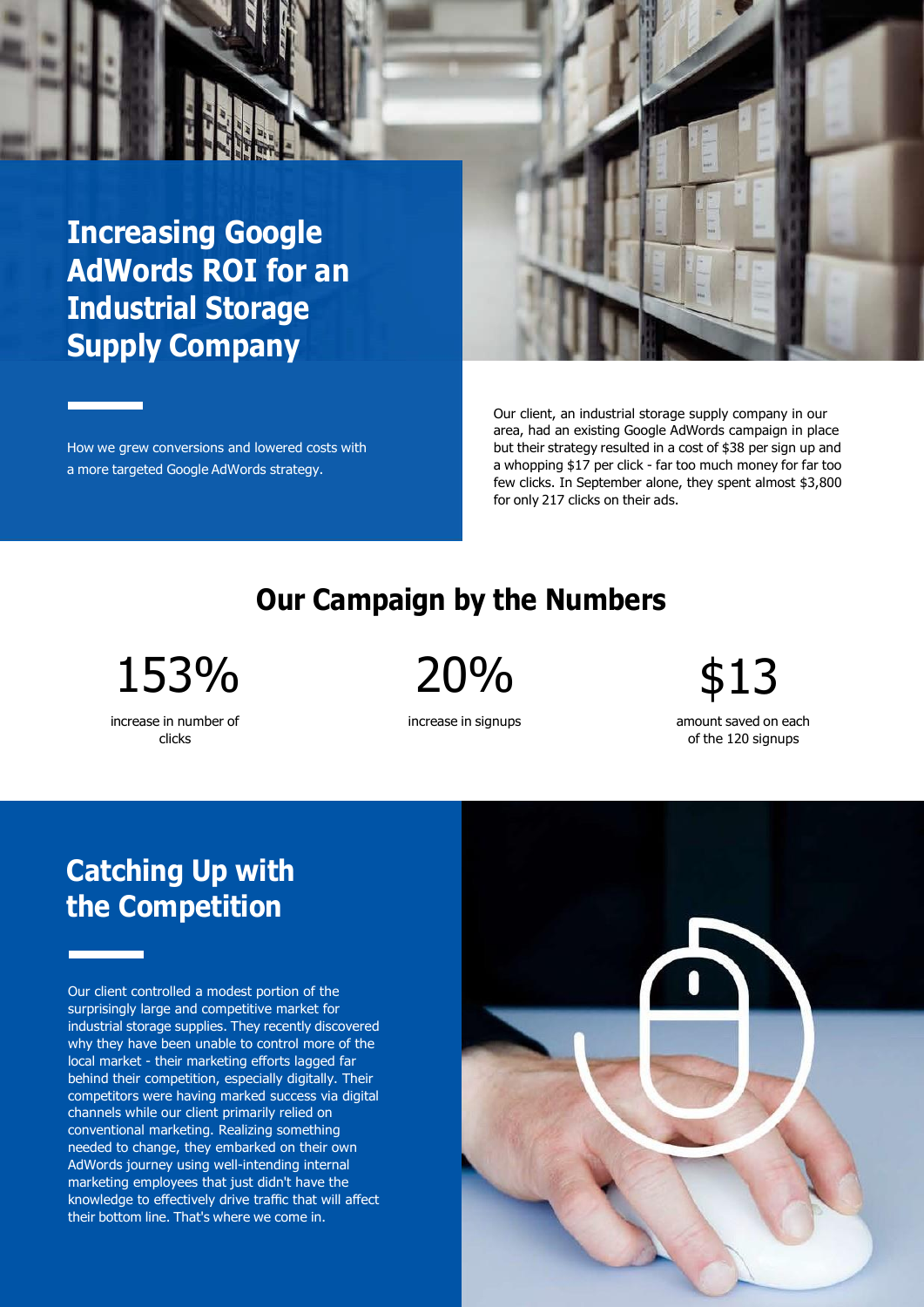# **Their Goal**

**Getting a Bigger Piece of the Market**

The goal was clear. They had already spent \$3,000 the previous month with less-than-satisfactory results. While their digital marketing efforts were failing, their competitors were capturing a larger piece of the market every day. It was time to turn that around.

#### **Our Solution**

| <b>Focus on What Works and Change</b> |  |  |
|---------------------------------------|--|--|
|                                       |  |  |

One of the many reasons why Google AdWords is a great way to boost your web presence and drive ready-to-buy traffic to your website is the ability to adjust a campaign based on performance.

Because our client had an existing AdWords campaign in place, we analyzed their results and built on the parts of the strategy that were working and changed those that were not.

We started with improving the copy of the ads and landing pages. Copy that is relevant improves your Quality Score - Google's rating of the quality and relevance of your ads. A higher Quality Score translates to a lower cost per click and a lower cost per conversion.

Next, we began targeting keywords that their competition were targeting - including branded keywords. This means when potential customers search for our client's competition by name, in addition to the results they also saw our client's ads.

For keywords that were underperforming and couldn't be helped with improved copy, we simply removed them. No sense in throwing away money.

Finally, we added negative keywords. Excluding search terms that won't result in a qualified lead or sale is another way to save money and maximize ROI.



## **Their Success**

**A Winning Strategy**

Google AdWords is often perceived as an expensive way to reach your audience. However, a well-managed strategy that is set up properly is a cost-effective way to get leads.

Here is a summary of how we made our client's AdWords campaign successful:

\$800 120 \$12 10%

saved in 1st month of our campaign compared to previous campaign

conversions compared to 100 - an increase of 20%

saved on each of the 549 clicks - 332 more clicks than the month before

of conversions resulted from targeting their competitor's keywords